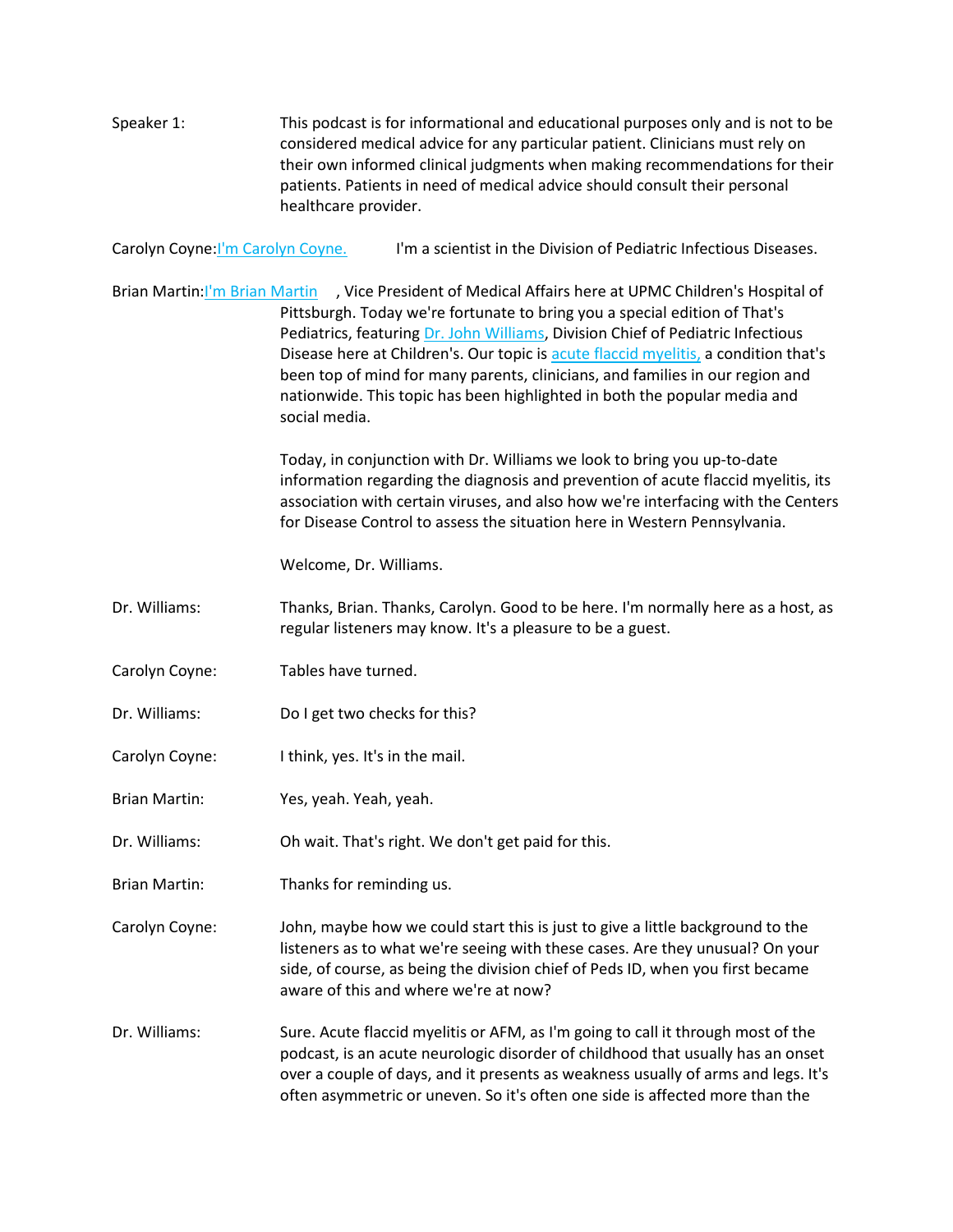other. That is really clinically how it presents. Children can have other symptoms such as fever or respiratory or intestinal, but without that weakness of the arms and legs it's not AFM. That's really the key feature that the child will have.

AFM has been known and occurs sporadically for a long time. In fact, we may touch on this later, but 60 years ago before the polio vaccine, there were tens of thousands of cases of severe AFM or paralytic polio myelitis every year in this country. Since then, there are some cases but not that many. Starting about four years ago in 2014, there was a large national outbreak and there were about 150 cases. Again, in 2016, there were about 150 cases. 2015, 2017, there were only a couple, a few dozen. This year so far, there look to be a lot of cases as well. It's been noticed nationally over about the last month or so in many places in the country that people are seeing a lot more cases like we did in 2016, like we did in 2014.

- Brian Martin: John, can you speak to outside the United States? Are you aware with your infectious disease colleagues of speaking about the impact of AFM globally?
- Dr. Williams: Yeah. AFM globally, until very recently, the last, say, 10 to 15 years the major cause of AFM globally was polio. Anybody under the age of 55 has forgotten it in this country, but it was still a major cause of severe AFM and paralysis worldwide. Polio now, due to vaccine, is down to only a couple of countries. So it's on its way to being eradicated. The other viruses that can be associated with AFM are found in other countries in the world. Although in every country in the world, it's pretty rare in childhood.
- Carolyn Coyne: Well, then just to clarify that. You sort of immediately draw our attention to viruses. So I'm curious as an ID doctor, a parent maybe brings a child into the clinic or into the emergency room with AFM. What do you suspect initially is the causative agent, and then what is your plan to diagnose it and to treat it? What are the options?

Dr. Williams: That's a great question. Most cases of AFM that have been studied, and it's only been more closely studied in these large outbreaks in 2014 and 2016 and now 2018. Most cases, a specific cause is not found. But of the causes that are found, most of them are viruses. There's a number of different viruses that we'll probably talk about. What we do is first ask the family any exposure the child may have had or any recent illnesses. In terms of caring for the child, we don't have medicines for most of these viruses. So the treatments we provide children who come to the hospital with AFM are supportive care if they're having problems with breathing or blood pressure or circulation or things like that.

> If we think they have a lot of inflammation, if their immune system is very activated, they might be treated with medicines to affect their immune system. And then we do a lot of testing. We do blood testing to look for different infections. We do spinal fluid testing to look for different infections. A key part of it is an MRI, which is a special imaging technique of the brain that can reveal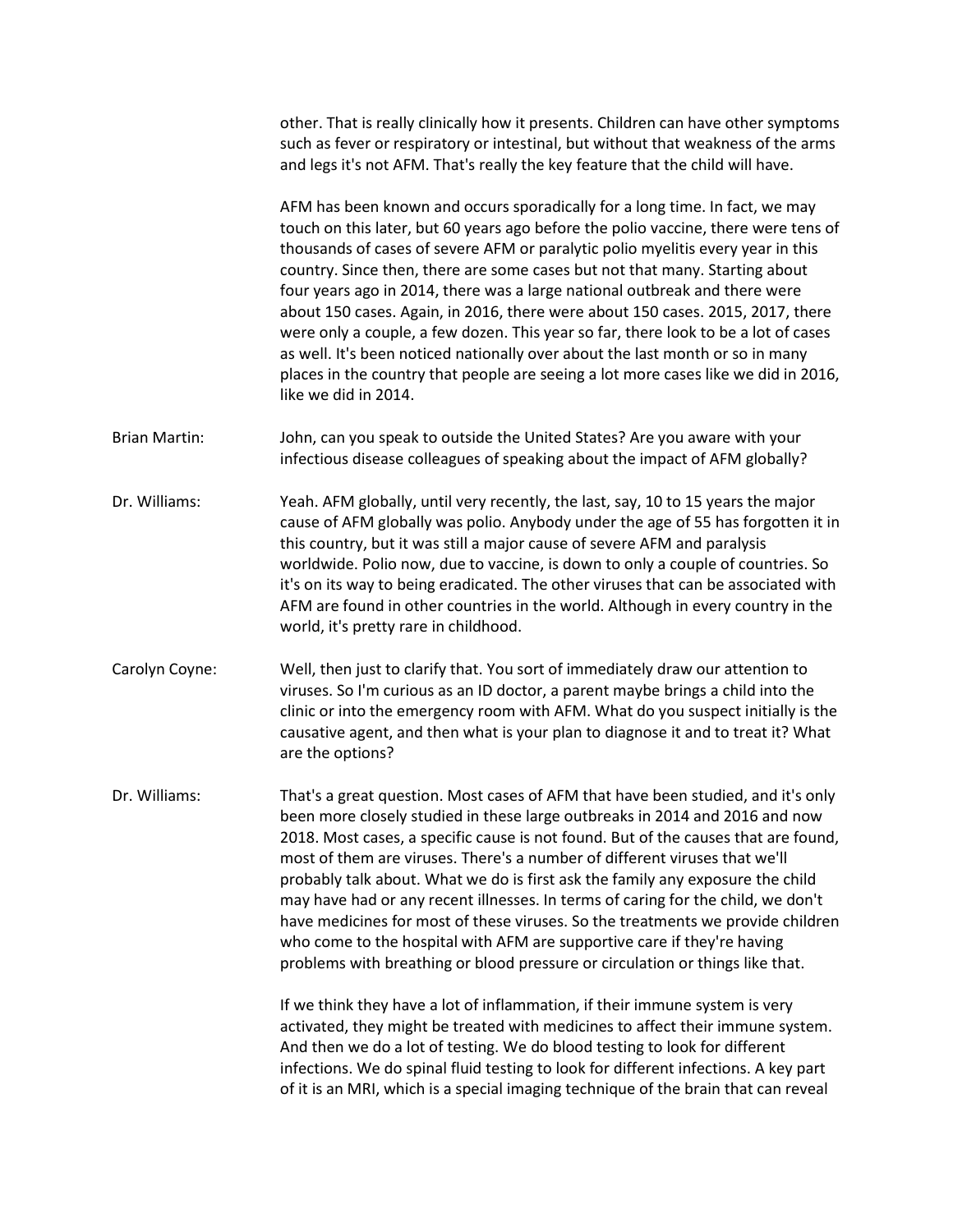patterns that can really tell you if the child has AFM or some other kind of nerve disorder.

- Carolyn Coyne: We've been talking a lot about, obviously, children. Here we are at CHP, but could you talk maybe a little bit about AFM in terms of who's afflicted by it? Certainly we know that a lot of young children seem to be more sensitive and why is that? At what age are children at greatest risk for this?
- Dr. Williams: We know that about 90% of cases of AFM occur in people under the age of 18, so most of the disease is in children. The mean age is about five to seven years old, so it's mainly younger children. Why that is we don't really know. We think that viruses are a common cause of AFM, and there are literally hundreds of different viruses, common viruses, that children encounter during the course of childhood. All of us encounter these viruses as a natural part of growing up and building a healthy immune system. So it may be that children are encountering some of these viruses for the first time.

There's also thought that it might have something to do with the fact that children's immune systems may not be as fully developed as an adult. But the truth is, we really don't know. There's much more we don't know about AFM than what we do know.

Brian Martin: John, could you speak a little bit about other aspects of the differential diagnosis? We have pediatricians and families that could be listening to the podcast here. We've sort of honed in on viruses, but what other things do you see that might present something like this that could worry a pediatrician or a family that this could be a case of AFM? I really liked how at the beginning you were very specific about that unilateral weakness being kind of a hallmark of this to allow the clinician to make a really informed decision at the beginning of the differential. But are there other things that look like this that clinicians could be thinking about?

Dr. Williams: Yeah. I think that's a good point, Brian. That is a key thing is the weakness because we've been talking about viruses and how common viruses are. Any of us who have children or work in a children's hospital like this know how commonly kids get runny noses and coughs and vomiting and diarrhea and rashes. None of those things are AFM, so it really is the thing is for the parents and the care provider to notice that there's weakness of one or more arms and legs. And then in addition to AFM, which is a distinct kind of disease that causes weakness, there are other diseases such as there some immune diseases where the immune system actually attacks the central nervous system.

> One of those that people have heard of perhaps in adults is called multiple sclerosis. We rarely see that in children, but there are similar kinds of diseases where there's no infection, but the immune system is attacking the nerves. We would treat those differently than we might treat an infection. We don't see this much in this country because we have clean water and a clean environment. Yes, even here in Pittsburgh, former steel town, we have a very clean river. But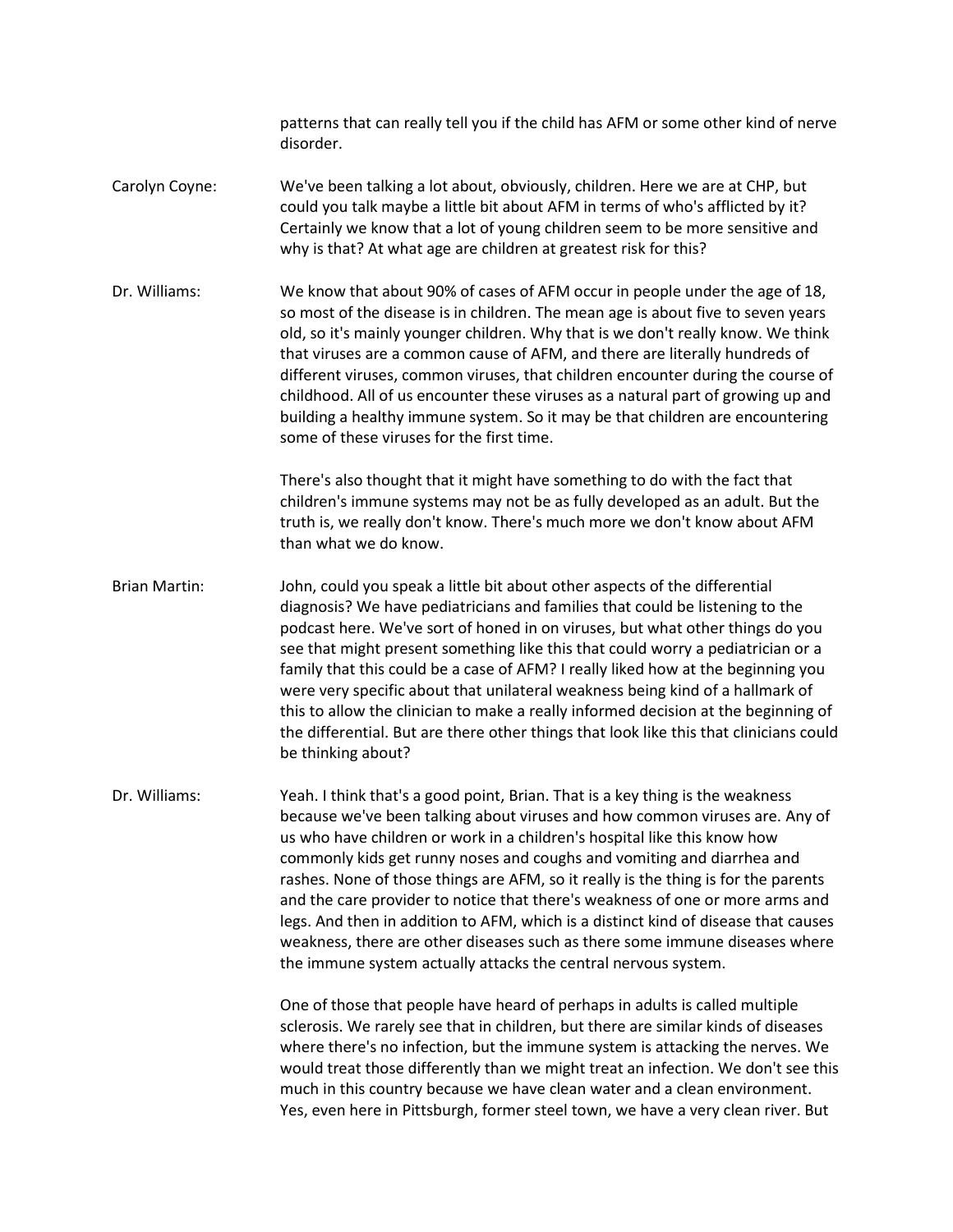certain toxins or heavy metals can also cause a similar kind of weakness or paralysis.

- Carolyn Coyne: Maybe now we can transition to talking about the possible viral suspects. Of course, you mentioned that a child comes in, you would run a panel of tests to confirm that it's AFM. Now you want to figure out what it is. Maybe you could talk about the most likely suspects and how you go about that diagnosis, and maybe we could talk a little bit more about what it means, what those suspects do.
- Dr. Williams: The major viruses we think of, and then I get to play host in a minute here. One is a group of viruses called enteroviruses. Much less commonly in children in most years and certainly in this year is a virus that's transmitted by mosquitoes called West Nile virus. I would just note that the CDC said in the last day or two that of the current cases that they are studying this year, none of them are due to West Nile virus, but West Nile virus can cause an asymmetric paralysis. We really don't see it in this country, so unless somebody has traveled it wouldn't be relevant. But there's a virus called Japanese encephalitis virus that can cause this.

Polio, which I just mentioned, is now, thanks to the polio vaccine, only circulating in a couple of countries in the world, the major two being Pakistan and Afghanistan and Nigeria. And then rabies virus, which is extraordinarily rare in humans. When a virus is found, the most common virus that's found is an enterovirus. Carolyn, I happen to know since our labs are close to each other, that you are a leading expert in enteroviruses. So maybe you could tell us about enteroviruses.

Carolyn Coyne: Sure. Yeah. My lab has been studying enteroviruses for about 15 years now. I started actually doing this when I was a postdoctoral fellow. I can tell you a little bit about enteroviruses, maybe even the things that we do, but how it relates to this. Enteroviruses are a very, very common cause of human infection. In fact, they are listed by the CDC as the most common infectious viral agent of humans. That's largely because it's a large family of viruses. As the name would suggest, and I always like to remind people that you can impress your friends by the names of viruses and how you can figure out what they are because an enterovirus is an enteric virus, as the name would suggest.

> These viruses are most commonly transmitted by what we refer to as the fecaloral route. So viruses of an infected individual are shed at usually very high levels in the feces. Of course, you then become exposed to the virus during initial transmission by potentially touching a contaminated surface with feces, putting it to your mouth of course, eating, ingesting any food or certainly water that's contaminated with that feces, and that's really the most common route of transmission. With some of the viruses, they can actually also be transmitted by the respiratory route. Much like we think about flu, let's say, these viruses can also enter through our upper respiratory tracts as well.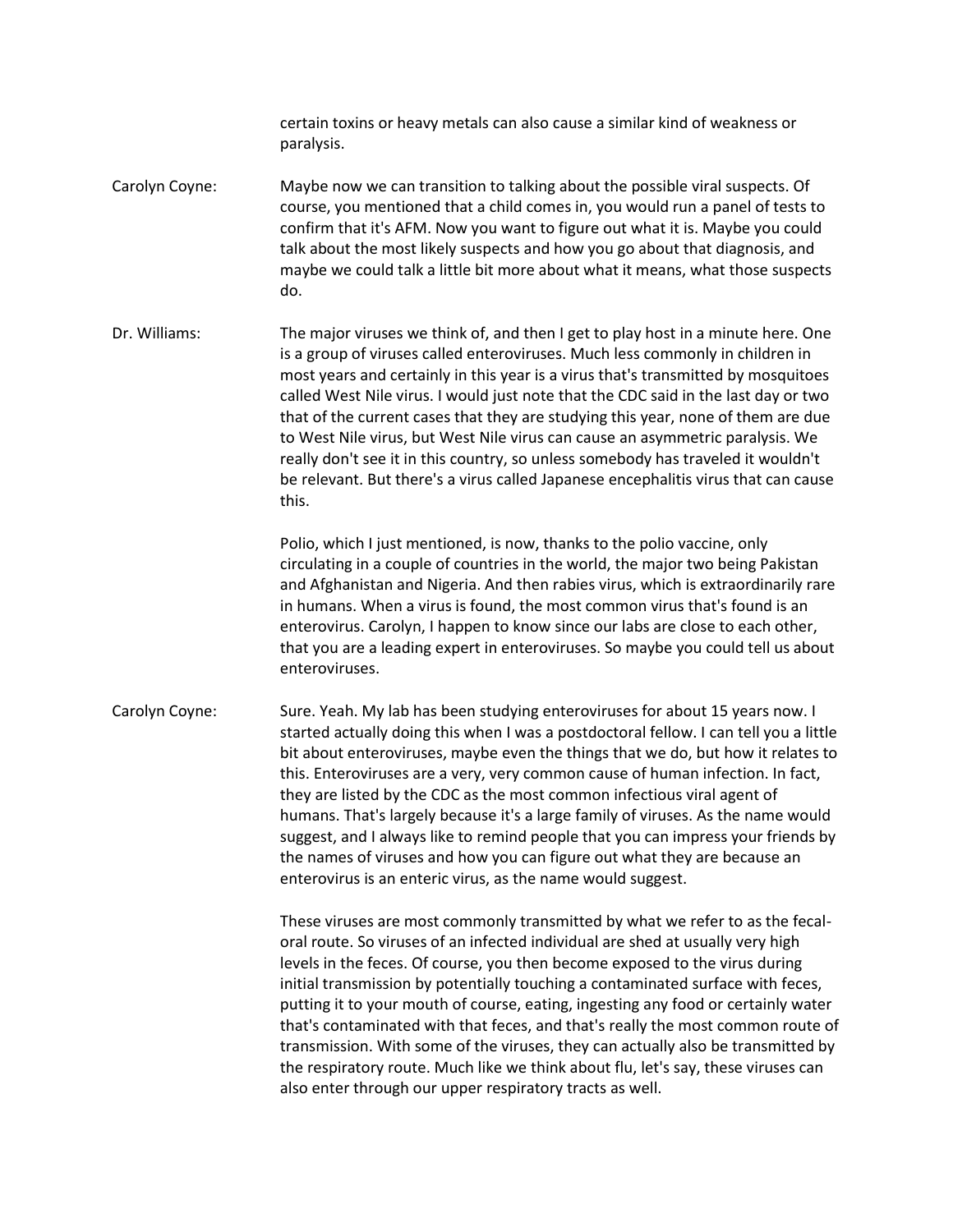It's a very, very large family of viruses. There are over 100 serotypes of these viruses. You mentioned before polio virus. I think certainly that's the most widely-known within the family. But what we know is there's a lot of other members of the enterovirus family that cause severe disease primarily in children. If you really look at the spread of the disease manifestations and the severity of disease, mortality, morbidity, we certainly see this in children below the age of one or two the most. And then there's another peak of complications in the elderly, which as you referred to before, is really likely driven by the immune system at both of those stages of life.

But there are over 100 different serotypes of enteroviruses, so we know polio types. But some of the other more common ones that we think about are Coxsackieviruses. This includes Coxsackievirus A or CVA. For any parents of children in daycare or perhaps in elementary school, you probably know this virus and hate this virus because it's really one of the more common causative agents of hand-foot-and-mouth disease. Children, you can often see signs, I see them all the time in my son's daycare when I pick him up, of Coxsackievirus. Usually how that virus presents is, at the name would describe, you get blisters and sores on your hands, your feet, and in your mouth.

There's other viruses in addition to Coxsackieviruses. There's enterovirus 71, EV71. This is a virus that much like, I think, some of the other enteroviruses have been associated with really widespread global outbreaks. In fact, in China there was an outbreak between I think it was 2007 to 2012 where there were over seven million cases of infection. For that virus, it's also associated with hand-foot-and-mouth disease, but this is a virus that's also commonly associated with AFM. So oftentimes the more common kind of symptoms are hand-foot-and-mouth, it's also associated with acute flaccid paralysis.

In addition to that, there's lots of other viruses that are not as perhaps wellknown, and those include ECHO viruses, also that impact the young, as well as another, I would say, more emerging enterovirus, which is called enterovirus D68 or EV-D68. This is a virus that has really been associated with a lot of the AFM cases certainly within the United States during these kind of peak outbreaks that you mentioned, 2016. EV-D68 is a little bit unlike some of the other enteroviruses just in the route of transmission. I mentioned before that enteroviruses are primarily transmitted by the fecal-oral route. For EV-D68, it's a little bit of an anomaly because it really seems to prefer, if you will, a transmission through the respiratory route.

So it resembles a little bit more of what we think of as a rhinovirus or the common cold virus, which actually is also officially within the enterovirus family. EV-D68 though is also associated with very high rates of AFM and has been, I would say, one of the common causes of these more recent outbreaks certainly within the United States.

Dr. Williams: I think then, I mean that leads me to one point that you just touched on is about the fact that these viruses are spread either by the fecal-oral route or by the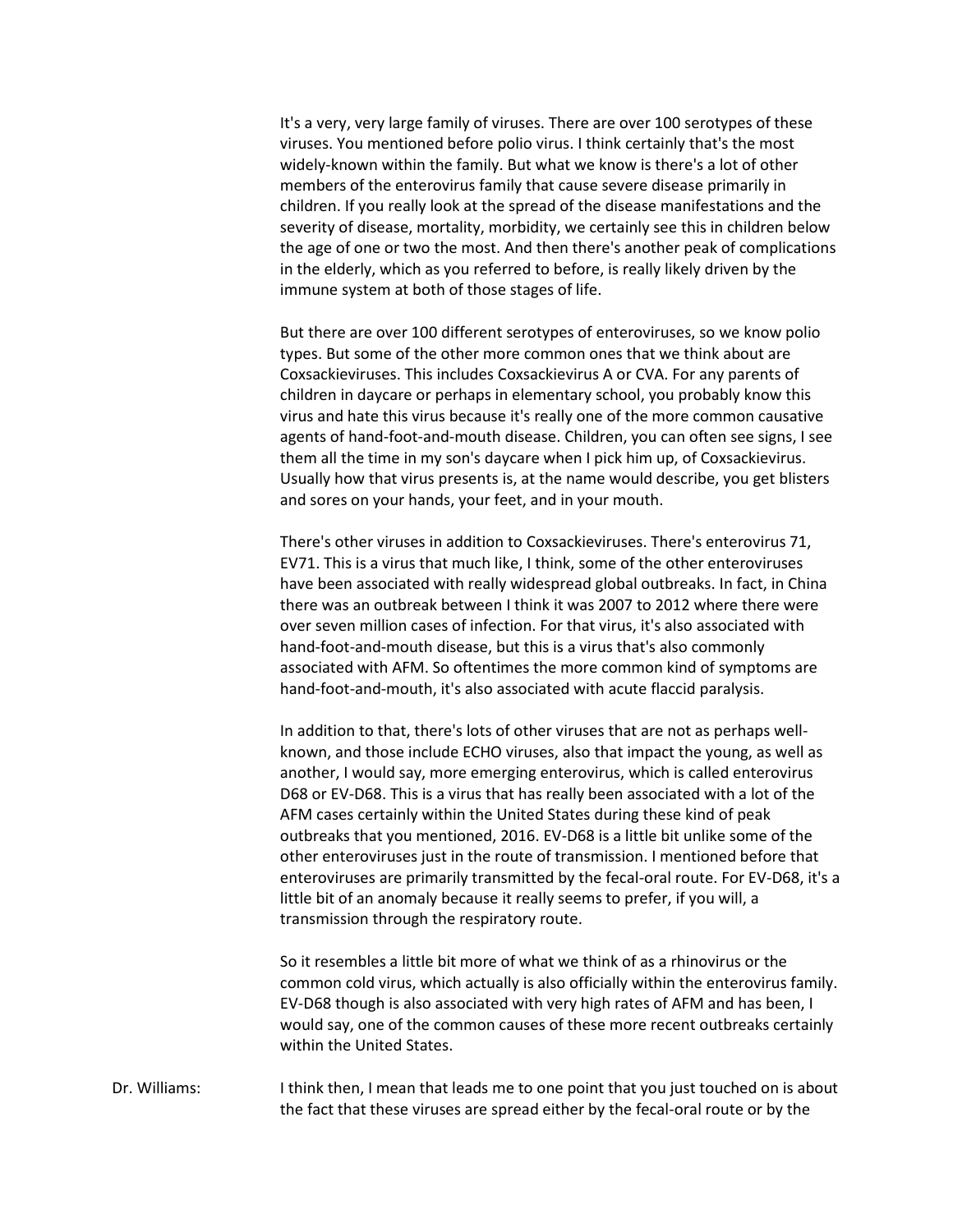|                      | respiratory route. So in terms of prevention of infection, the classic<br>recommendations that our mothers all hopefully taught us which is to cough<br>and sneeze into your elbow and then hand hygiene with hand gel or soap and<br>water.                                                                                                                                                                                                                                                                                                                                                                                                                                                                                                              |
|----------------------|-----------------------------------------------------------------------------------------------------------------------------------------------------------------------------------------------------------------------------------------------------------------------------------------------------------------------------------------------------------------------------------------------------------------------------------------------------------------------------------------------------------------------------------------------------------------------------------------------------------------------------------------------------------------------------------------------------------------------------------------------------------|
| Carolyn Coyne:       | The other thing that I would just note too is that these are very, very common<br>viruses. We have all had these viruses many times in our lives. Kids get these<br>viruses every year. It's actually a very, very rare outcome of these viruses to<br>develop AFM. I mean, this was the same for polio virus as well. Many cases of<br>infection with these viruses are completely asymptomatic within children,<br>within adults. You never know you've been infected. Certainly the most<br>common is just what you would think of as a mild cold or flu-like symptoms. You<br>would have a fever. You certainly wouldn't feel well. So it's a very, very actually<br>rare complication to have AFM.                                                   |
|                      | Although these viruses are widespread and certainly exposure is quite common,<br>it certainly really should be noted that most individuals and most children<br>infected with these viruses will not go on to develop AFM.                                                                                                                                                                                                                                                                                                                                                                                                                                                                                                                                |
| <b>Brian Martin:</b> | As the non-virologist, non-infectious disease specialist in the room, I did a little<br>back of the napkin math to give our  our viewers, my goodness, our listeners-                                                                                                                                                                                                                                                                                                                                                                                                                                                                                                                                                                                     |
| Carolyn Coyne:       | Good thing they're not viewers.                                                                                                                                                                                                                                                                                                                                                                                                                                                                                                                                                                                                                                                                                                                           |
| <b>Brian Martin:</b> | Yeah. Good thing. Good thing, yes. I have a face for radio. But to give our<br>listeners a little bit of perspective on that, in 2016 the census said there was<br>approximately 74 million children in the United States and we're talking<br>approximately 150 out of  And those are children under 18, so 150 cases out<br>of 74 million gives us a little bit of perspective. I actually did the math, so in<br>terms of it's a .0002% incidence. It's a very rare event. I think that one of the<br>takeaways for me as a parent and as somebody that obviously has a lot of<br>people asking me questions about this, is that the vast majority, from what I'm<br>hearing from you, is the vast majority of enterovirus infection is self-limiting. |
|                      | It's a hand-foot-and-mouth presentation where a child will have some fever,<br>might have a little bit of dysphagia for a time, not feel well, but will have a full<br>and complete recovery and that the basics, John, to your point, about<br>prevention here really revolves around the basics of what we would do for a<br>cold or a flu, which is essentially perform good hand hygiene and mind your<br>sneezes and other things that we do to help prevent respiratory illness.                                                                                                                                                                                                                                                                    |
| Carolyn Coyne:       | Yeah, absolutely. Maybe what we could end on, and I'll throw this back to John<br>so we can put our hats back on where they were to begin with. Maybe just to<br>finish up, you could provide advice for parents who might be worried. Again, I'm<br>the parent of a young son and so I can appreciate this. Just to let people know<br>what symptoms to look for, and then when to potentially think there is cause<br>for concern.                                                                                                                                                                                                                                                                                                                      |